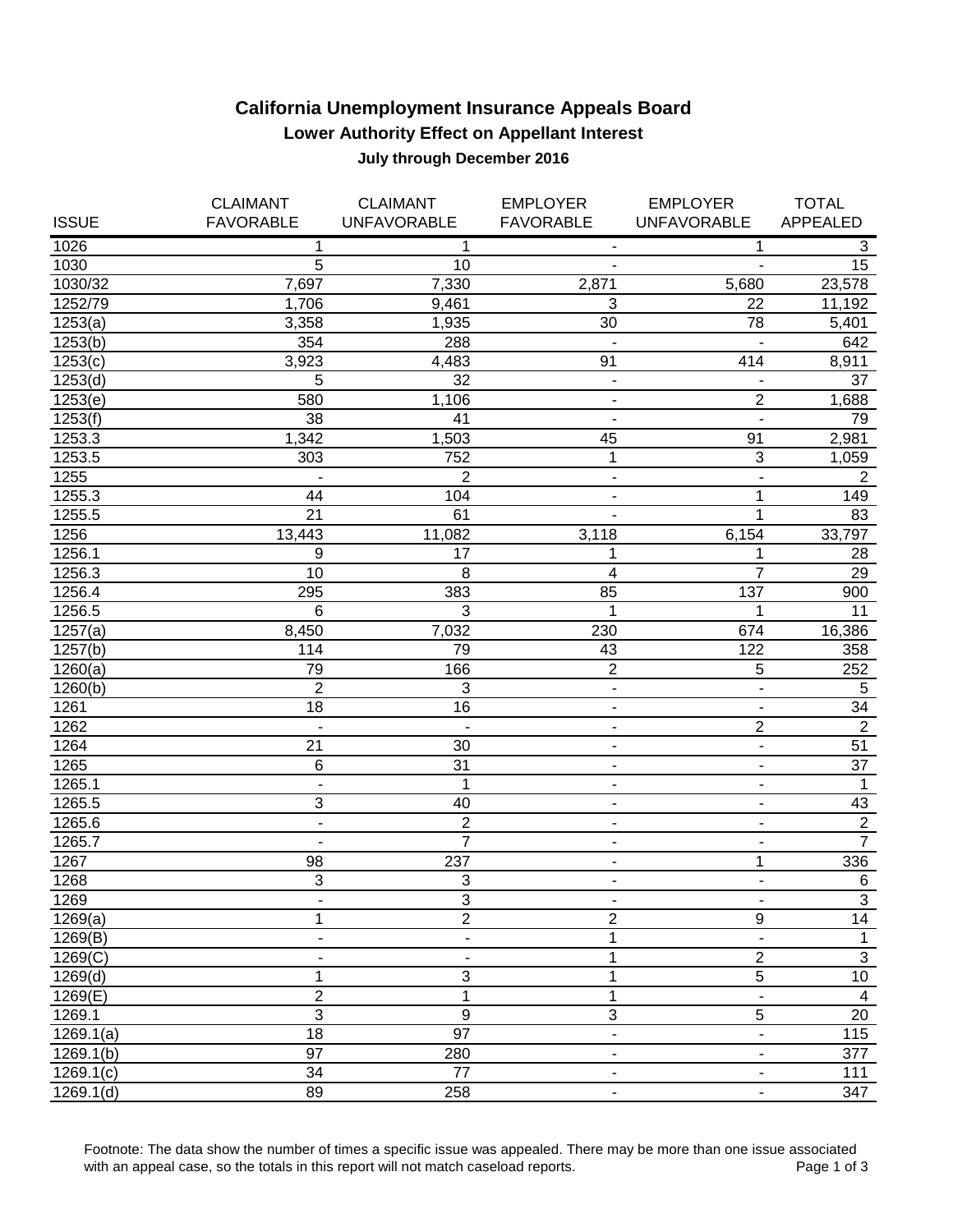## **California Unemployment Insurance Appeals Board Lower Authority Effect on Appellant Interest July through December 2016**

|               | <b>CLAIMANT</b>              | <b>CLAIMANT</b>           | <b>EMPLOYER</b>              | <b>EMPLOYER</b>              | <b>TOTAL</b>            |
|---------------|------------------------------|---------------------------|------------------------------|------------------------------|-------------------------|
| <b>ISSUE</b>  | <b>FAVORABLE</b>             | <b>UNFAVORABLE</b>        | <b>FAVORABLE</b>             | <b>UNFAVORABLE</b>           | APPEALED                |
| 1269.1(e)     | 46                           | 176                       | $\overline{\phantom{a}}$     | $\overline{\phantom{a}}$     | 222                     |
| 1269.1(f)     | 14                           | 34                        | -                            | -                            | 48                      |
| 1269.1(g)     | 9                            | 20                        |                              |                              | 29                      |
| 1271(a)       | 334                          | 722                       | 5                            | 18                           | 1,079                   |
| 1271(b)       | 4                            | 28                        | $\overline{\phantom{a}}$     | $\overline{\phantom{a}}$     | 32                      |
| 1273          | $\overline{2}$               | 1                         | $\overline{\phantom{a}}$     | $\overline{\phantom{a}}$     | $\sqrt{3}$              |
| 1275          | 21                           | 117                       | $\boldsymbol{2}$             | 4                            | 144                     |
| 1275(a)       | 15                           | 66                        | $\blacksquare$               | $\overline{\phantom{a}}$     | 81                      |
| 1275(b)       | $6\phantom{1}6$              | 37                        | $\overline{\phantom{a}}$     | $\overline{\phantom{a}}$     | 43                      |
| 1276          | $\mathbf 1$                  | 21                        | $\overline{\phantom{a}}$     | $\blacksquare$               | 22                      |
| 1277          | 242                          | 1,003                     | $\blacksquare$               | $\overline{\phantom{a}}$     | 1,245                   |
| 1279.5        | $\ensuremath{\mathsf{3}}$    | 19                        | $\overline{\phantom{a}}$     | $\qquad \qquad \blacksquare$ | 22                      |
| 1280          | $\blacksquare$               | 6                         | $\blacksquare$               | $\blacksquare$               | 6                       |
| 1281          | 15                           | 100                       | $\overline{\phantom{a}}$     | $\ensuremath{\mathsf{3}}$    | 118                     |
| 1281(b)       | $\mathbf 1$                  | 55                        | $\overline{\phantom{a}}$     | $\overline{a}$               | 56                      |
| 1281(d)       | $\blacksquare$               | 5                         | -                            | $\overline{\phantom{a}}$     | $\sqrt{5}$              |
| 1282          | $\blacksquare$               | $\blacksquare$            | -                            | 1                            | $\mathbf{1}$            |
| 13004         | $\qquad \qquad \blacksquare$ | 4                         | 4                            | $\boldsymbol{9}$             | $\overline{17}$         |
| 13009         | $\qquad \qquad \blacksquare$ | 1                         | $\mathbf{1}$                 | $\overline{4}$               | $\overline{6}$          |
| 1326          | 1                            | $\blacksquare$            | $\overline{\phantom{a}}$     | $\frac{1}{2}$                | $\mathbf{1}$            |
| 1326.5        | 399                          | 417                       | -                            | 1                            | 817                     |
| 1329.1        | 33                           | 38                        | -                            | $\blacksquare$               | 71                      |
| 1330          | $\blacksquare$               | 1                         |                              | $\blacksquare$               | $\mathbf{1}$            |
| 1332          | $\overline{\phantom{a}}$     | $\overline{2}$            | -                            | $\overline{\phantom{a}}$     | $\overline{2}$          |
| 1375          | 7,428                        | 6,910                     | ۰                            | ÷,                           | 14,338                  |
| 1375.1        | 6,422                        | 6,018                     | $\overline{\phantom{a}}$     | $\overline{\phantom{a}}$     | 12,440                  |
| 1375.5        | 4                            | $\blacksquare$            | $\overline{\phantom{a}}$     | $\overline{\phantom{a}}$     | 4                       |
| 1375-1        | 30                           | 27                        | $\qquad \qquad \blacksquare$ | -                            | 57                      |
| 1379          | $\mathbf 1$                  | 1                         | $\blacksquare$               | $\blacksquare$               | $\overline{2}$          |
| 1382          | $\blacksquare$               | 5                         | $\overline{\phantom{a}}$     | $\overline{\phantom{a}}$     | $\overline{5}$          |
| 201/202       | 1                            | $\overline{12}$           | $\overline{\phantom{a}}$     | $\overline{\phantom{a}}$     | 13                      |
| 202(a)        | $\blacksquare$               | 1                         | -                            | $\overline{\phantom{a}}$     | $\mathbf{1}$            |
| 2610          | $\overline{\phantom{a}}$     | 1                         | -                            | $\overline{\phantom{0}}$     | $\mathbf{1}$            |
| 2657          | $\blacksquare$               | $\blacksquare$            | $\blacksquare$               | $\mathbf{1}$                 | $\overline{1}$          |
| 4001(b)(1)    |                              | $\ensuremath{\mathsf{3}}$ |                              |                              |                         |
| 4001(b)(2)    |                              | $\overline{2}$            |                              | $\overline{\phantom{a}}$     | $\frac{3}{2}$           |
| 4001(h)(1)(A) | 1                            | $\overline{2}$            |                              |                              | $\mathbf{3}$            |
| 4001(h)(1)(B) | $\blacksquare$               | $\overline{3}$            |                              |                              | $\overline{3}$          |
| 4001(h)(1)(C) |                              | 1                         |                              |                              | 1                       |
| 4001(h)(1)(D) |                              | $\overline{3}$            |                              |                              | $\overline{3}$          |
| 4001(i)(1)(B) | 1                            | 7                         |                              |                              | $\overline{8}$          |
| 4007(a)(1)    | $\overline{\phantom{a}}$     | 1                         |                              |                              | $\mathbf{1}$            |
| 4007(a)(2)    | ۰                            | 1                         |                              |                              | $\mathbf{1}$            |
| 4007(b)       |                              | 4                         |                              |                              | $\overline{\mathbf{4}}$ |
| 4304-1        | 1                            | 1                         | 1                            | 4                            | $\overline{7}$          |

Footnote: The data show the number of times a specific issue was appealed. There may be more than one issue associated<br>Page 2 of 3 with an appeal case, so the totals in this report will not match caseload reports.